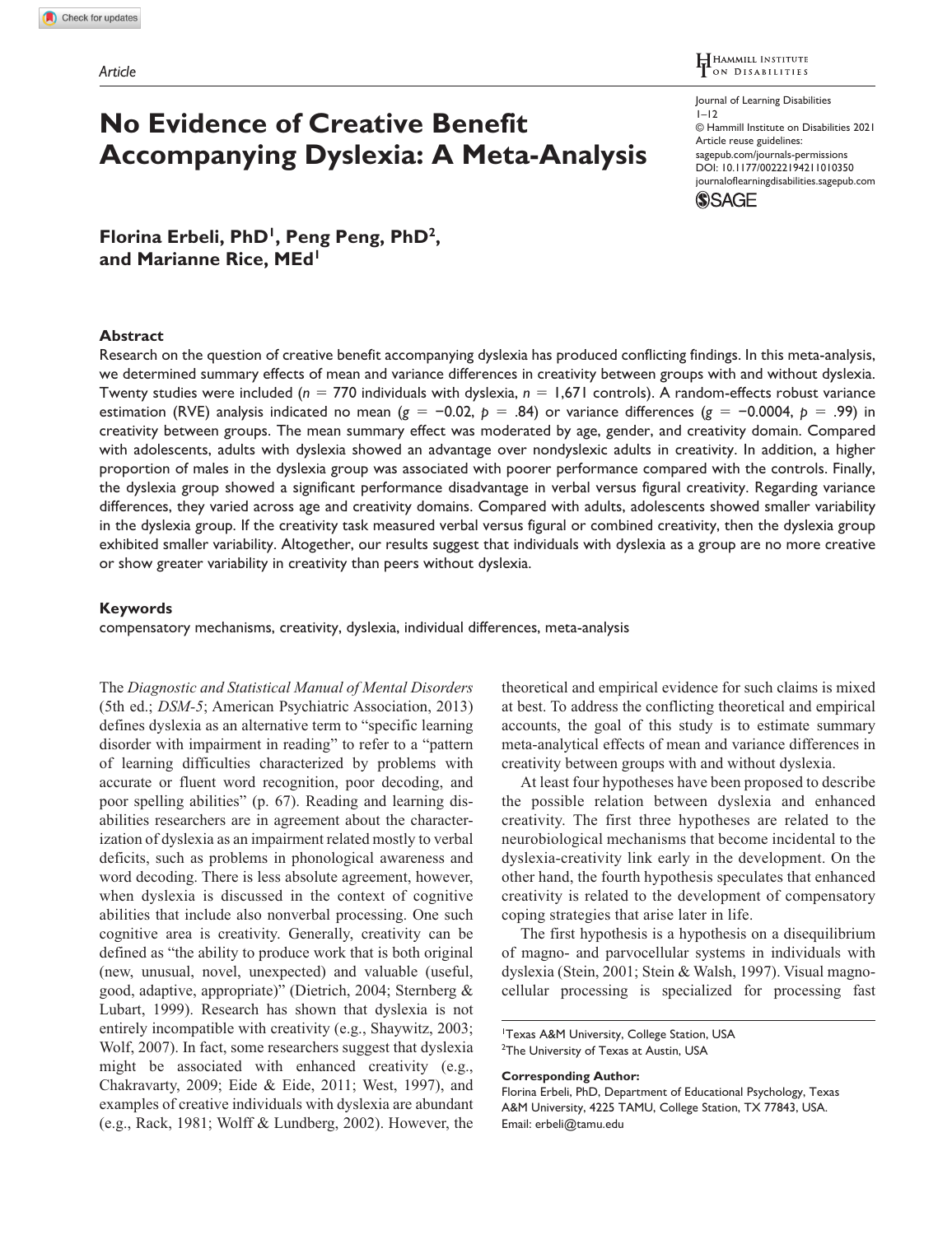temporal information (Stein & Walsh, 1997). It is also important for orthographic aspects of single-word reading, including accurate letter position encoding necessary for skilled reading (Cornelissen et al., 1998). The hypothesis on a disequilibrium of magno- and parvocellular systems proposes that the functions of the weak magnocellular systems in individuals with dyslexia are compensated with the emergence of a more efficient parvocellular system (e.g., Stein, 2001; Stein & Walsh, 1997). The role of the parvocellular system is that of discriminating fine details and providing greater spatial resolution than the magnocells. Some authors suggest (e.g., Stein, 2001; Stein & Walsh, 1997) that individuals with dyslexia might take advantage of the stronger connections in the parvocellular system which would make them creative talents in space, time, and logic and enable them to display holistic lateral thinking and seeing the big picture that, for example, artists and inventors display (Stein, 2001). This view, however, is not widely accepted and the disequilibrium hypothesis has been disputed in a more recent review of literature.

Latest research argues that the disequilibrium hypothesis cannot clearly delineate why only some individuals with magnocellular deficits have dyslexia, while others do not (Skoyles & Skottun, 2004). Moreover, the authors argue that if the prevalence rate of dyslexia is taken into account, then magnocellular deficits are just as prevalent in individuals with as they are in individuals without dyslexia (Skoyles & Skottun, 2004). To test this hypothesis, researchers proposed to examine potential magnocellular deficits across the entire spectrum of reading ability. Edwards and Schatschneider (2020) demonstrated that across the reading continuum, performance on magnocellular tasks (temporal gap detection and coherent motion), reading rate, and rapid letter naming were not significantly related among each other, providing evidence against the idea that magnocellular deficits would necessarily be related with dyslexia status. This idea has been corroborated in another study showing that weakness in magnocellular pathway may not be caused by dyslexia. Individuals with dyslexia might have failed to produce the same functional activation in one part of the magnocellular visual subsystem when compared with age-matched controls; however, when individuals with dyslexia were matched to younger controls on reading, no such differences emerged. Researchers believe that magnocellular dysfunction might not be causal to dyslexia but may instead be consequential to impoverished reading (Olulade et al., 2013).

Similarly to the first hypothesis, the second and third hypotheses are related to the compensatory neurological augmentation mechanisms that may drive the dyslexiaenhanced creativity link. The second hypothesis is a hypothesis of a compensatory cognitive benefit (Chakravarty, 2009). The hypothesis speculates that the low activity in the dominant left hemisphere for verbal processing exhibited

by individuals with dyslexia boosts the activity of the nondominant right parietal lobe, which, in turn, allows for more creative associations to be expressed in the right hemisphere. In other words, disinhibited functioning of the nondominant right parietal lobe responsible for creativity takes a compensatory role over the dysfunction of a left dominant hemisphere responsible for verbal processes. This mechanism then augments creativity, which is manifested in a higher prevalence of artistic talents in individuals with dyslexia (Chakravarty, 2009).

The development of the second hypothesis might have been prompted by the third hypothesis—the Geschwind– Galaburda hypothesis from the 1980s (Geschwind & Galaburda, 1987). The Geschwind–Galaburda hypothesis of cerebral lateralization suggests that alterations in the growth of the left hemisphere affect the development of verbal processing skills, resulting in dyslexia, among others. At the same time, changes in the left hemisphere entail the development of an altered right hemisphere, resulting in modification of various cognitive abilities, including enhanced creativity. Similarly to the disequilibrium hypothesis, though, the Geschwind–Galaburda hypothesis has been criticized on many grounds (Bryden et al., 1994; McManus & Bryden, 1991). Researchers have argued that there is no empirical evidence to support alleged significant associations between traits that are represented in the left versus the right hemisphere (Bryden et al., 1994; McManus & Bryden, 1991).

While the three abovementioned hypotheses speculate a neurological basis for the alleged link between dyslexia and enhanced creativity, the fourth hypothesis attributes the link to several coping compensatory mechanisms that emerge and develop over time later in life (e.g., Everatt et al., 1999; Wolff & Lundberg, 2002). Supporters of the coping compensatory mechanisms hypothesis propose that to compensate for reading and writing failures in educational settings earlier in life, individuals with dyslexia develop creative and unconventional coping mechanisms and modes of thinking in adolescence and adulthood as an effort to overcome frustrating obstacles related to academic achievement outcomes. Moreover, based on this hypothesis, individuals with dyslexia seek out opportunities in fields that generally do not place heavy emphasis on academically valued skills, but which, instead, entail support skills, such as visual arts (e.g., Wolff & Lundberg, 2002).

As noted already, though some of the hypotheses have been disputed, they represent important steps in delineating a possible association between dyslexia and enhanced creativity. Collectively, the hypotheses describe how the alleged link between enhanced creativity and dyslexia is reflected in individuals with dyslexia in particular, rather than the entire population of dyslexics. The hypotheses do so based on the notion of compensatory mechanisms, be it in the form of neurobiological or behavioral/educational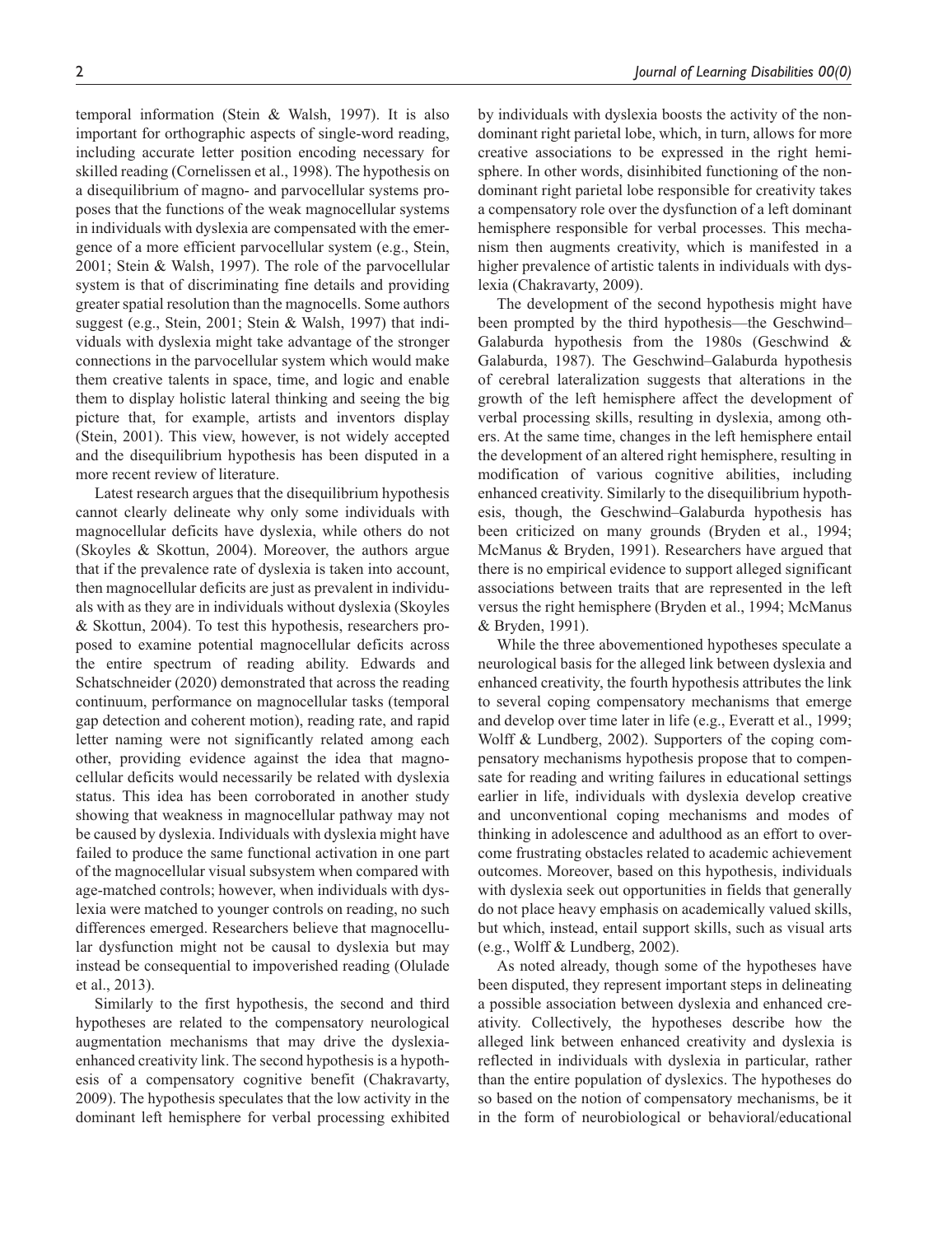sources. While there is empirical evidence speaking in favor of the relation between dyslexia and enhanced creativity (e.g., Bigozzi et al., 2016; Everatt et al., 1999), it is less clear whether such effects are consistent across the entire body of work examining differences between dyslexia and control groups.

The line of research supporting the link between dyslexia and enhanced creativity has been counterbalanced by research that shows no evidence of such link. This research lends support to the idea that enhanced creativity may not be a distinct trait in a particular group of individuals, as suggested by the abovementioned compensatory hypotheses but rather there might be variability in creativity in a general population (e.g., Ren et al., 2019). This idea is supported by data showing that protective genes associated with individual differences in creativity have not been identified across various groups. Rather, much like other complex heterogeneous traits, creativity is shaped by polygenic influences, which are small and numerous (e.g., Liu et al., 2018; Ren et al., 2019; Simonton, 2008). As such, they interact, aggregate, and work in concert to form a quantitative continuum of creativity (e.g., Kovas et al., 2007), making it unlikely that distinct groups of individuals would benefit differently as a function of polygenic factors. Furthermore, genetic influences related to differences in creativity interact and correlate with environmental mechanisms, making it even less likely that such complexity would cohere into enhanced creativity being characteristic of only a distinct group of individuals (i.e., individuals with dyslexia).

In sum, much like intelligence, and essentially any other cognitive ability, creativity shows clear individual differences, shaped by a myriad of small genetic and environmental influences (Kandler et al., 2016) which do not aggregate to the extent to produce differences that would vary across groups. Ample support for this possibility can be found in empirical studies in which individuals with dyslexia do not show advantage in creativity over their nondyslexic peers (e.g., Alves & Nakano, 2014; Łockiewicz et al., 2014).

Overall, it appears that the conclusions drawn from theoretical and empirical studies on the relation between dyslexia and enhanced creativity are indeed quite inconclusive. To date, there have been no attempts to collate and synthesize the evidence of the extent to which effects of the dyslexia-enhanced creativity link are consistent across studies. A meta-analysis is a uniquely suited method to assess such evidence, while accounting for heterogeneity of existing research findings. It does so by systematically pooling together a body of literature, increasing both power and sample heterogeneity. This provides a more precise picture of a true effect and enables for generating a more robust summary effect estimate. In addition, moderators in a metaanalysis have the potential to quantify and pinpoint any

variations in study characteristics that may be driving the strength of the true summary effect.

In psychology and education, meta-analyses typically quantify differences in trait means among two groups. As such, testing for differences in trait variances is rarely conducted. This is due to the fact that in a typical individual study there is less power to detect variance differences than mean differences. In the current meta-analysis, we elected to analyze both mean and variance differences. This enabled us to determine the extent to which dyslexia versus control groups might show individual differences in creativity regardless of whether creativity results in mean differences between groups or not. The idea of no mean differences between groups can be attributed to the fact that creativity is simply a heterogeneous trait running on a continuous spectrum with no clear characterization of a specific subset of individuals. However, it is still possible that there might be increased individual differences in one subpopulation, but this has not yet been tested. As previously outlined, there is a precedent (see compensatory hypotheses) to assume that advantage of dyslexia might manifest in the right tail of the (figural) creativity distribution because creativity is the skill that is considered as a dyslexia-related gift. This idea is, in part, mirrored in the explanations about the overrepresentation of successful individuals with dyslexia in highly creative fields, such as visual arts and entrepreneurship.

In examining the literature on creativity and dyslexia, it was important to consider a number of moderators to test for heterogeneity of research findings. The first moderator included in our study was age. Prior investigations have shown that the coping compensatory mechanisms will more likely emerge in adolescent and adult years, once the accumulation of impoverished reading and writing experience has had an impact on individuals with dyslexia. On this basis, researchers speculate that mean group differences in creativity would be apparent in older but not younger participant samples (e.g., Everatt et al., 1999). The second moderator was gender. A recent meta-analysis (Quinn, 2018) has shown that gender differences in reading impairment are not a product of ascertainment bias (i.e., males are more likely to be referred for evaluation than females) but are, in fact, real and represent a true male vulnerability for reading problems. In addition, a comprehensive review concluded that females tend to score higher on creativity tests than males (Baer & Kaufman, 2008). Thus, we tested for moderation by gender to examine its association on the true effect size found between creativity and dyslexia status. The third moderator was the creativity domain captured by assessments. The most widely used assessment to measure creativity, the Torrance Test of Creative Thinking (TTCT; Torrance, 1990), measures the verbal as well as the nonverbal or figurative domains of creativity. It has been suggested, however, that tasks of verbal domains of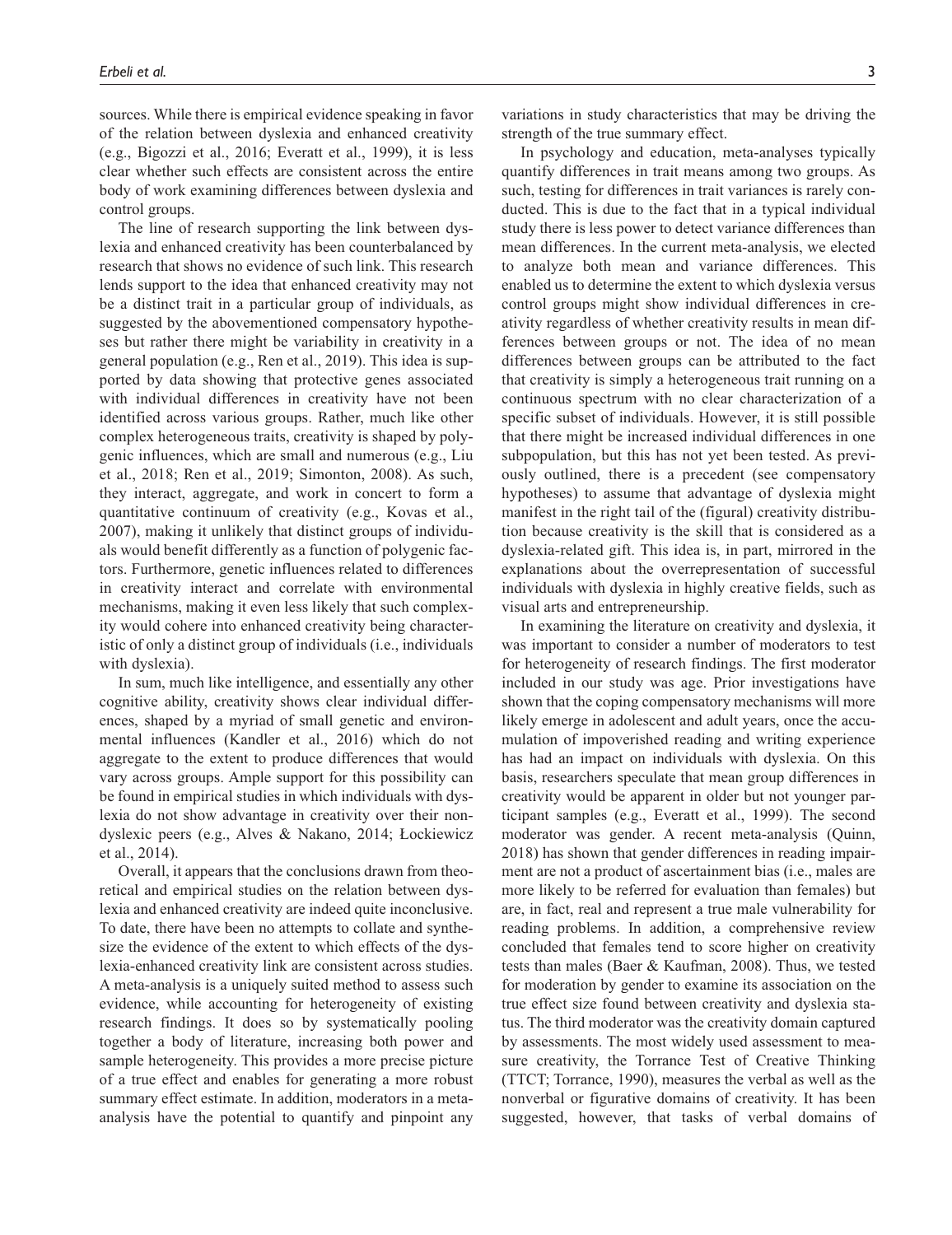creativity should be excluded when assessing individuals with dyslexia, as the outcome might be influenced by the dyslexia-related deficits in the phonological domains (Cancer & Antonietti, 2019). Therefore, we coded for the creativity domains (verbal vs. nonverbal/figurative vs. combined) to test for the potential relation of this aspect on the link between dyslexia and enhanced creativity.

The approach of this meta-analysis was to include and synthesize a comprehensive set of studies to assess mean and variance differences in creativity between dyslexia and control groups. Based on prior investigations collectively reporting mixed findings on mean differences, we hypothesized to find no significant mean differences in creativity between the groups. Based on the fact that variance differences of creativity between our two studied groups have not been previously tested, we offer no a priori hypothesis regarding individual differences. As to moderators, we expected that the relation between dyslexia and enhanced creativity would vary as a function of age, gender, and creativity domain. Specifically, based on Everatt et al. (1999), we expected to find mean differences in creativity in older, but not younger samples. As to gender, we expected to find mean differences, such that females would outperform males in creativity (Baer & Kaufman, 2008). Finally, based on Cancer and Antonietti (2019), we hypothesized that compared with the figurative domain, the verbal domain of creativity would exhibit significant mean differences between individuals with and without dyslexia.

## **Method**

### *Literature Search Procedure*

A four-step process was used to identify studies that explored the relation between dyslexia and creativity. First, we conducted a comprehensive computerized search of PsycINFO, ERIC, Academic Search, Medline, and EBSCOHost databases using the Boolean search terms ((DE "Dyslexia" or TI dyslex\* or AB dyslex\*) or (DE "reading disabilities" or TI reading disab\* or AB reading disab\*) or (DE "reading abilities" or TI reading abilit\* or AB reading abilit\*) or (DE "specific reading disabilities" or TI specific reading disab\* or AB specific reading disab\*) or (DE "reading difficulties" or TI "reading difficult\* or AB reading difficult\*)) AND ((DE "Creativity" OR TI (creativity or originality) OR AB (creativity or originality)) with no restrictions on the year of publications. The search was conducted on November 1, 2020. Peer-reviewed articles, book chapters, theses, and dissertations were queried. This search yielded a total of 372 studies (PsychINFO 105, ERIC 113, Academic Search 58, Medline 22, EBSCOHost 74). Second, we examined the references of relevant articles to search for additional potential studies to be included, which were not identified by the electronic search (backward search). Three additional studies

(i.e., Cockcroft & Hartgill, 2004; Martinelli & Camilleri, 2016; Martinelli et al., 2018) were identified as eligible through hand searching references. Third, we performed a forward search of the relevant articles to find any studies that cited these works. To this end, two resources were used— Google Scholar with its "Cited By" link and the Web of Science Cited Reference Search. From this search method, two studies were identified (Avitia, 2019; Everatt et al., 2008). Fourth, in an effort to find gray literature, social media platforms (Facebook and Twitter) and listservs (Society for Scientific Studies of Reading, American Psychological Association Division 7 Developmental Psychology, and Special Education Pro Listservs) were utilized to request any unpublished data; unpublished manuscripts; manuscripts in preparation, under review, and/or in press; conference presentations and/or submissions, theses; and dissertations. In addition, authors who have published in this field (e.g., Sally Shaywitz) were emailed directly and asked to provide any unpublished data or literature relevant to the current study. From this search method, two additional conference presentations (i.e., Kwok, 2019; Wolff & Lundberg, 2001) were included in the study pool.

In total, the search yielded 379 eligible studies. After removing 73 duplicates, the pool consisted of 306 studies for review. The first and third authors reviewed all studies by reading titles and abstracts on the platform Rayyan, locating any studies that were eligible for the inclusion in the meta-analysis based on the inclusion and exclusion criteria described below. The preliminary screening excluded 285 studies for different reasons (see Figure SI1 in Supplemental Materials). The primary screening resulted in 21 studies, which were eligible for secondary screening. For secondary screening, full articles and conference presentations of the resulting 21 studies were obtained and reviewed carefully for eligibility. Of the 21 studies, one study (LaFrance, 1997) was further excluded because it did not report quantitative information for calculating effect sizes. This resulted in a total of 20 studies that were included in the final meta-analysis, of which 16 were peer-reviewed articles, 2 dissertations, and 2 conference presentations. The flowchart presented in Figure SI1 in Supplemental Materials illustrates the literature search procedure described above.

## *Inclusion and Exclusion Criteria, Study Coding Procedure*

Inclusion and exclusion criteria together with study coding procedure and the codebook are reported in Supplemental Materials.

# *Effect Size Calculations for Mean and Variance Differences and Moderator Analyses*

Hedges' *g*, adjusted for small-sample size bias, was used as the measure of effect size. A positive effect size reflected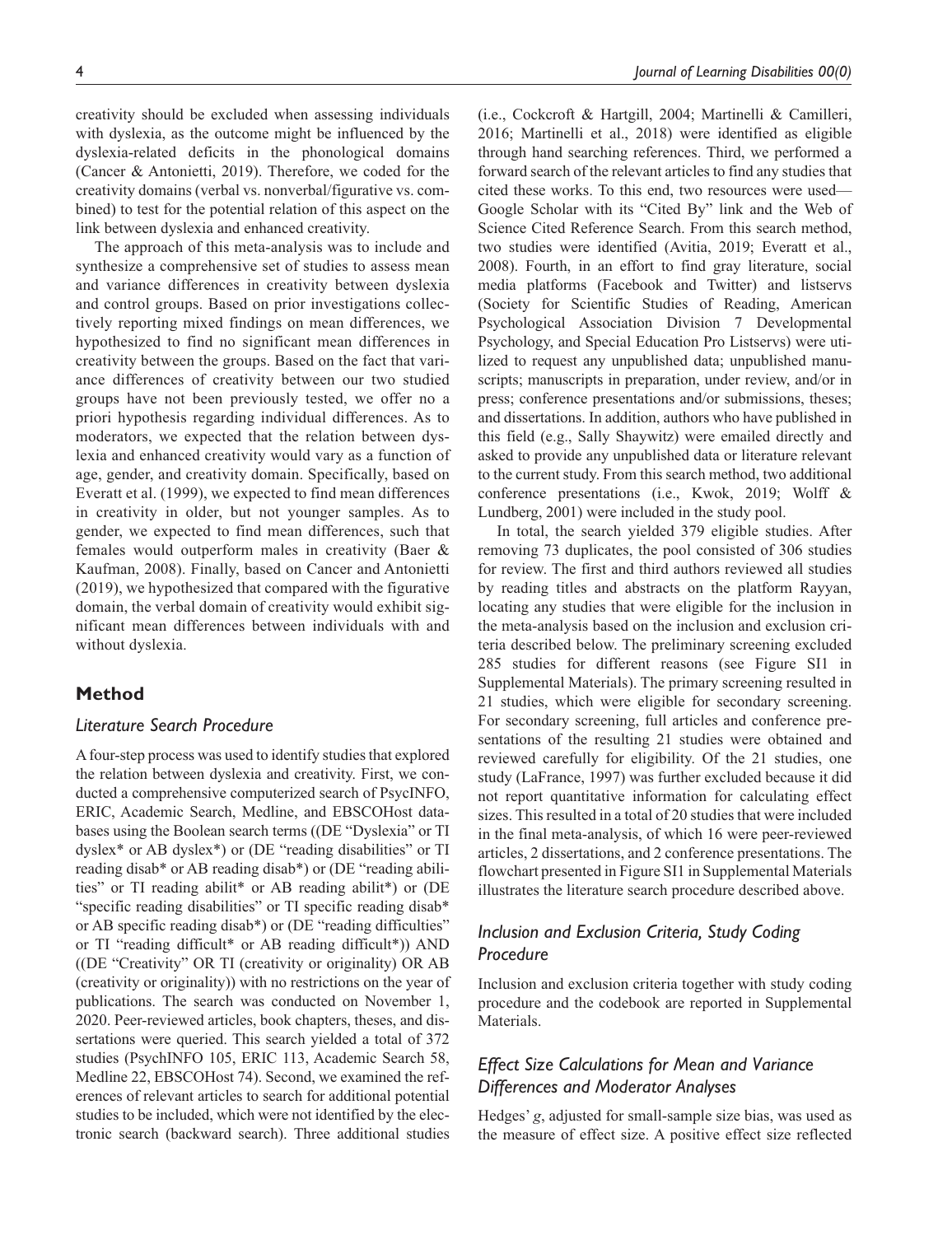the dyslexia group outperforming the control group. Hedges' *g* was chosen over Cohen's *d* as Cohen's *d* tends to overestimate the population effect size, particularly with smaller sample sizes (studies in this review mostly had small sample sizes) (Cumming, 2012; Lakens, 2013). In terms of interpretability, Hedges' *g* and Cohen's *d* are directly comparable.

First, we computed an average weighted effect size to estimate the mean difference in creativity between groups with and without dyslexia. All eligible effect sizes from each individual study were used. As such, studies contributed multiple effect sizes as long as the sample for each effect size was independent. For example, all effect sizes from the studies that reported separate effects for different creativity domains (e.g., Everatt et al., 1999) were eligible. To account for statistical dependencies of multiple effect sizes from the same sample (i.e., effect sizes nested within samples), we conducted the random-effects RVE analysis (Hedges et al., 2010). RVE allowed for the clustered data by correcting the study standard errors to take into account the correlations between effect sizes from the same sample. The RVE requires that an estimate of the mean correlation  $(\rho)$ between all the pairs of effect sizes within a cluster be estimated for calculation of the between-study sampling variance estimate,  $\tau^2$ . In all analyses, we estimated  $\tau^2$  with  $\rho =$ .80; sensitivity analyses showed that the findings were robust across different reasonable estimates of ρ. A randomeffects model was chosen over a fixed-effect model because it was hypothesized that the body of literature reported in the current study was incidental to a distribution of effects with significant between-studies variance rather than no variability between studies (Lipsey & Wilson, 2001). After calculating an average weighted effect size, a forest plot was created to depict the summary effect from the randomeffects model, along with the effect sizes extracted from each individual study, displaying the full distribution of effect sizes that comprised the average weighted effect size. Two statistics,  $I^2$  and  $\tau^2$ , were used to examine the presence and magnitude of heterogeneity among effect sizes (Borenstein et al., 2011). The  $I^2$  assesses the percentage of between-study variance that is attributable to true heterogeneity rather than random error, while the  $\tau^2$  represents the true between-study variance from the observed studies (Borenstein et al., 2011).

Next, we conducted meta-regression analyses to estimate the moderation effects of age, gender, and creativity domain based on the mean comparison between dyslexia and control groups. Each moderator was examined controlling for other moderators in one meta-regression model. Moderators with more than two categories (e.g., age had three categories—children, adolescents, adults) were first dummy coded before entering the model to enable comparison examination across categories (Cohen et al., 2013), while continuous moderators (e.g., gender defined as a proportion of males in the dyslexia and control groups) were entered directly into the model. Weighted, randomeffects meta-regression analyses using Hedges et al.'s (2010) corrections were conducted with ROBUMETA in R. Again, the  $I^2$  and  $\tau^2$  were used to report heterogeneity alongside with  $R<sup>2</sup>$  which is the proportion of between-study variance explained by the meta-regression model.

Then, we examined variance differences. Specifically, to evaluate effect sizes for group differences in standard deviation, we followed the approach of Chamberlain et al. (2018) to calculate the ratio of standard deviations (SDR):

$$
lnSDR = ln\left(\frac{S_D}{S_C}\right) + \frac{1}{2(n_D-1)} - \frac{1}{2(n_C-1)},
$$

where ln() is loge(), the natural logarithm to base  $e$ ;  $S_D$  is the standard deviation of the group with dyslexia, and  $S_c$  is the standard deviation of the age-matched typically developing control group. lnSDR has the advantage that equality of standard deviations is indicated by  $lnSDR = 0$ , and the distribution is unbounded and symmetric around zero. The sampling variance of lnSDR is calculated as

$$
var\left(lnSDR\right) = \frac{1}{2(n_D - 1)} + \frac{1}{2(n_C - 1)}.
$$

Finally, we conducted meta-regression analyses to estimate the moderation effects of age, gender, and creativity domain based on the variance differences between dyslexia and control groups. While controlling for other moderators, each moderator was examined in one meta-regression model. The moderator analysis procedure was identical to the one described above for mean comparisons.

## *Publication Bias and Outliers*

Publication bias was examined conducting Egger's regression test (Sterne & Egger, 2005), inspecting contourenhanced funnel plots, and using precision effect estimation with standard error (PEESE; Stanley & Doucouliagos, 2014). In the absence of publication bias, the Egger's publication bias statistic is statistically nonsignificant ( $p > .05$ ). In the contour-enhanced funnel plot, the contour lines indicate conventional milestones in levels of statistical significance (e.g.,  $\leq 0.01$ ,  $\leq 0.05$ ,  $\leq 0.1$ ) that are added to funnel plots. If studies appear to be missing in areas of statistically nonsignificant areas, then this may mean the asymmetry of funnel plot is due to publication bias. If the supposed missing studies are in areas of higher statistical significance, this would mean the cause of the asymmetry may be due to factors other than publication bias, such as variable study quality (Peters et al., 2008). The contour-enhanced funnel plot was also used to detect any outliers. Finally, in PEESE, in which we used a random-effects RVE to regress the study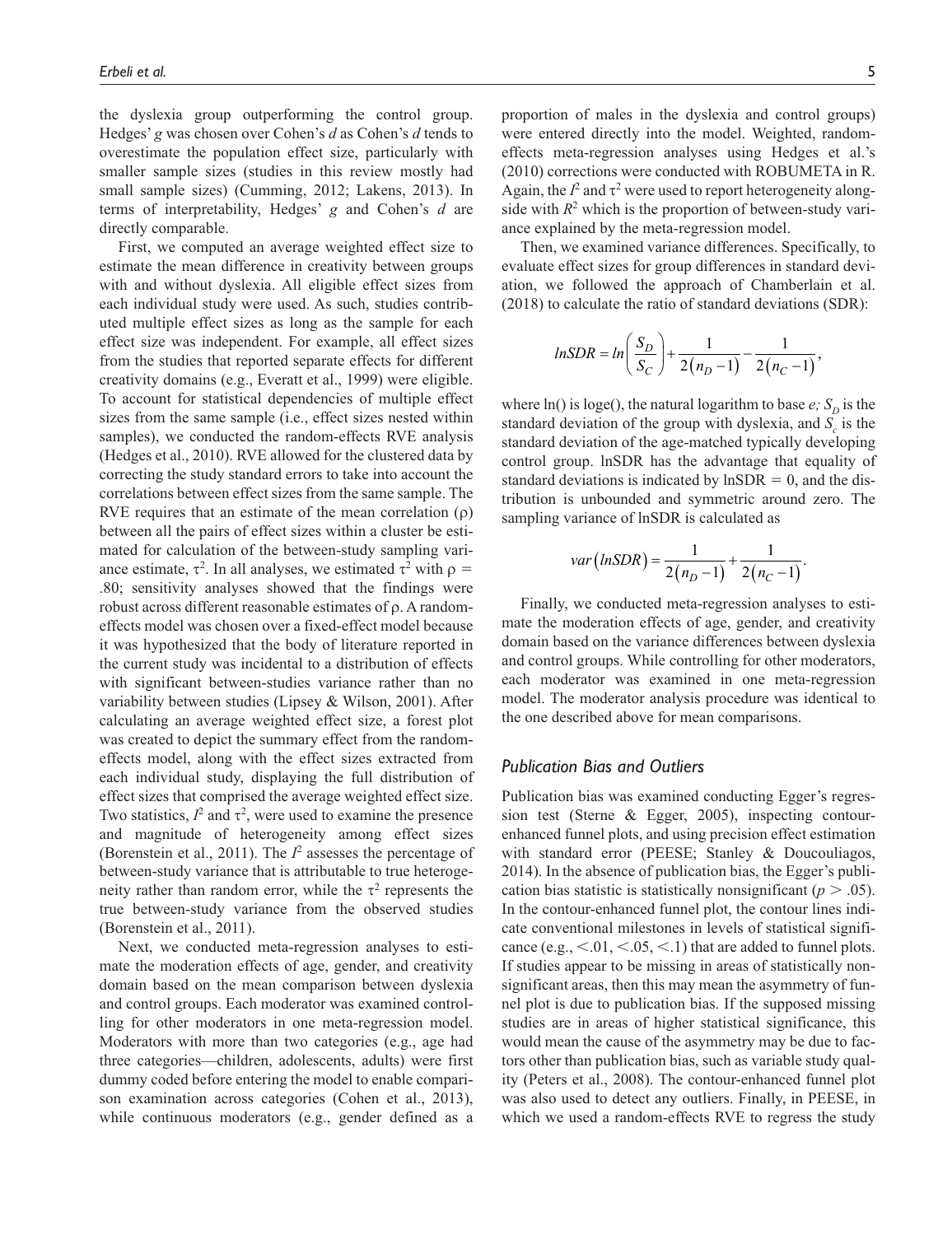| Moderator                             | Beta    | SE    | t       | df   | 95% CI            | Þ    |
|---------------------------------------|---------|-------|---------|------|-------------------|------|
| Age                                   |         |       |         |      |                   |      |
| Children vs. adults                   | $-0.47$ | 0.21  | $-2.21$ | 4.73 | $[-1.03, 0.08]$   | .080 |
| Adolescents vs. adults                | $-0.74$ | 0.25  | $-2.93$ | 5.01 | $[-1.39, -0.09]$  | .033 |
| Children vs. adolescents              | 0.27    | 0.14  | 88. ا   | 8.09 | $[-0.06, 0.60]$   | .096 |
| Gender                                |         |       |         |      |                   |      |
| Male proportion in the dyslexic group | $-0.02$ | 0.008 | $-3.06$ | 4.14 | $[-0.05, -0.003]$ | .036 |
| Male proportion in the control group  | 0.02    | 0.008 | 2.60    | 2.92 | $[-0.004, 0.04]$  | .083 |
| Creativity domain                     |         |       |         |      |                   |      |
| Figural/nonverbal vs. combined        | $-0.02$ | 0.29  | $-0.08$ | 2.16 | $[-1.20, 1.15]$   | .946 |
| Verbal vs. combined                   | $-0.75$ | 0.30  | $-2.53$ | 3.39 | $[-1.64, 0.14]$   | .076 |
| Verbal vs. figural/nonverbal          | $-0.73$ | 0.19  | $-3.86$ | 5.13 | $[-1.21, -0.25]$  | .011 |

**Table 1.** Moderation Analysis on Creativity Mean Differences Between Dyslexia and Control Groups.

*Note.* All moderators were entered in one model. Several models were run for thorough subgroup comparisons among moderators with more than two categories. Significant (*p* < .05) moderators are indicated in bold. The second group in each group comparison variable is the reference group. CI  $=$  confidence interval.  $l^2 = 54.57\%$ , residual Tau<sup>2</sup> = 0.09.

effect size on the squared standard error, a statistically nonsignificant association suggests no publication bias.

## **Results**

## *Effect Size Calculations for Mean and Variance Differences and Moderator Analyses*

Our search yielded a total of 20 independent studies that were included in the present meta-analysis. Sample sizes in the dyslexia group ranged from 4 (Cockcroft & Hartgill, 2004) to 95 (Bigozzi et al., 2016), with a total of 770 individuals. In the control group, sample sizes ranged from 13 (Alves & Nakano, 2014) to 415 (Ritchie et al., 2013), with a total of 1,671 controls. (Sample sizes from the Cockcroft & Hartgill's, 2004, study are not included in the controls sample size estimate because that study reports control sample sizes from normed samples.) All 20 included studies subsumed 89 effect sizes for mean differences and 76 effect sizes for variance differences. As hypothesized, results of the random-effects RVE analysis showed that, on average, there was no evidence of enhanced creativity in dyslexia group compared with the control group ( $g = -0.02$ , 95% CI [−0.22, 0.18], *p* = .84). Figure SI3 in the Supplemental Materials shows the RVE-based forest plot related to the standardized mean differences in creativity outcomes between dyslexia and control groups. The open diamond at the bottom of the forest plot crosses the line of no effect, reflecting statistically nonsignificant differences between groups on creativity. Confidence intervals in the forest plot indicate some variability in the effect sizes. In fact, around four-fifths of the variance was estimated to be true effect size heterogeneity ( $I^2 = 79.87\%$ ,  $\tau^2 = 0.22$ ), suggesting that there may be meaningful differences among studies that can be further explored through moderator analyses.

Following RVE analyses, moderator analyses were conducted to determine whether mean differences varied as a function of age, gender, and creativity domain. All moderators were entered together in one meta-regression model. Compared with the intercept model, the moderators explained some between-study variance, which is reflected in  $I^2$  decreasing from 79.87% to 54.57% and  $\tau^2$  from 0.22 to 0.09. The total estimated amount of heterogeneity accounted for by our moderators was  $R^2 = 59.09\%$ . Consistent with our hypothesis, mean differences in creativity differed as a function of all three moderators. As shown in Table 1, age was a statistically significant predictor of effect sizes when treated as a variable with three categories (children, adolescents, adults). Results indicated that compared with adolescents, adults with dyslexia showed an advantage over nondyslexic adults in creativity measures,  $\beta = -0.74$ ,  $t(5.01) = -2.93$ ,  $p = .033$ . There was no evidence that age moderated any of the other mean difference comparisons in the model. In addition, when age was entered into the multivariate regression model as a continuous variable, it did not turn out to be a significant predictor of heterogeneity in effect sizes ( $p = .353$ ). The nonsignificance was probably due to too little variability in the observed values of the moderator. There was a narrow range of values in a continuous moderator age. (See Codebook in Supplemental Materials for detailed information.) Therefore, from the perspective of theory and simplicity, we elected to report results with age being treated as a trichotomized variable. As to gender, a higher proportion of males in the dyslexia group was associated with poorer performance in creativity compared with the controls,  $β = -0.02$ ,  $t(4.14) = -3.06$ , *p* = .036. Finally, creativity domain also accounted for the heterogeneity in the effect sizes. The dyslexia group performed significantly poorer on verbal creativity tasks (e.g., creative writing about four imaginary creatures;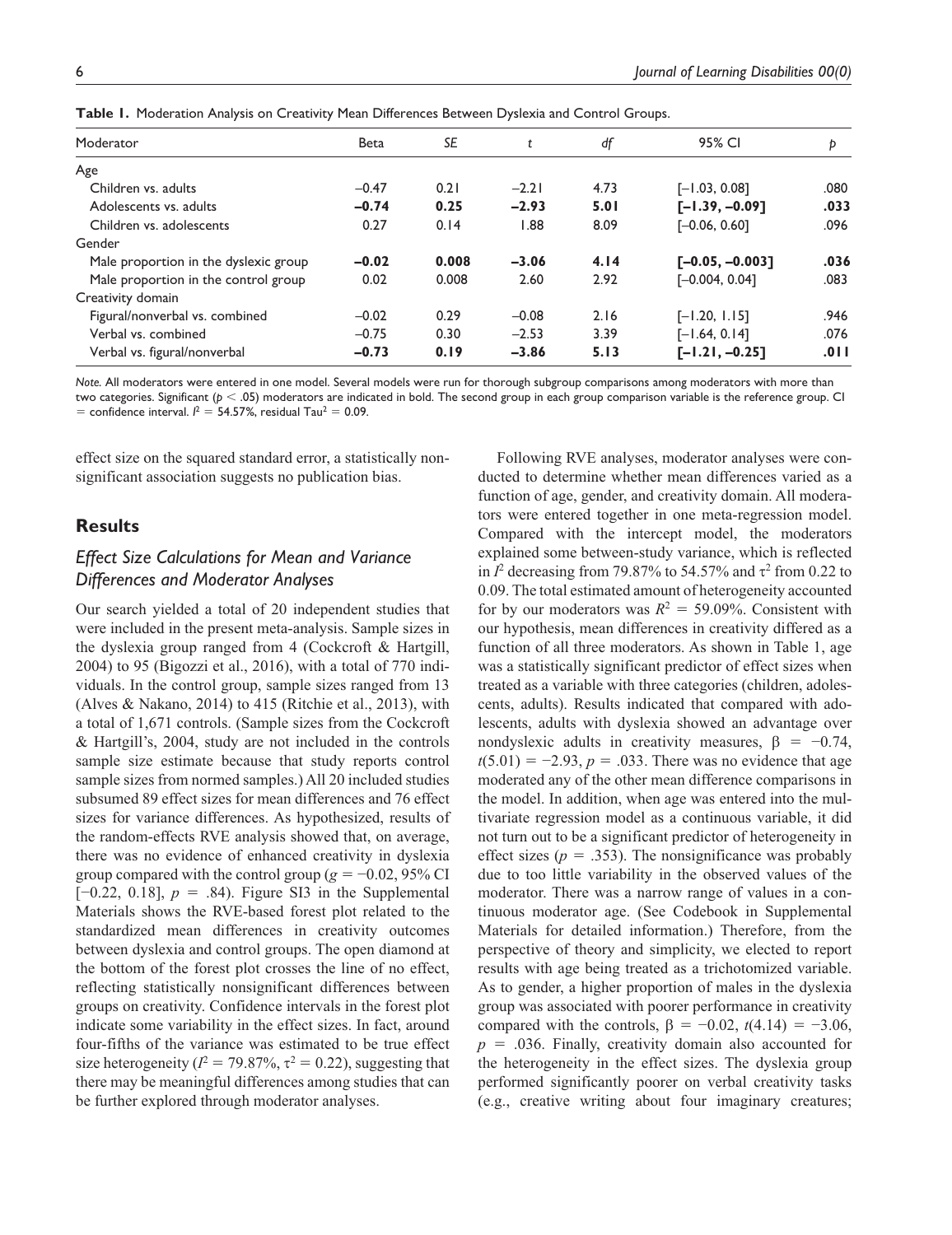| Table 2. Moderation Analysis on Creativity Variance Differences Between Dyslexia and Control Groups. |
|------------------------------------------------------------------------------------------------------|
|------------------------------------------------------------------------------------------------------|

| Moderator                             | <b>Beta</b> | SE    | t       | df   | 95% CI           | Þ    |
|---------------------------------------|-------------|-------|---------|------|------------------|------|
| Age                                   |             |       |         |      |                  |      |
| Children vs. adults                   | $-0.37$     | 0.14  | $-2.55$ | 4.68 | $[-0.74, 0.01]$  | .055 |
| Adolescents vs. adults                | $-0.43$     | 0.14  | $-3.11$ | 4.94 | $[-0.79, -0.07]$ | .027 |
| Children vs. adolescents              | 0.07        | 0.09  | 0.75    | 6.87 | $[-0.15, 0.28]$  | .480 |
| Gender                                |             |       |         |      |                  |      |
| Male proportion in the dyslexic group | $-0.002$    | 0.006 | $-0.27$ | 4.08 | $[-0.02, 0.02]$  | .804 |
| Male proportion in the control group  | 0.005       | 0.005 | 1.09    | 2.70 | $[-0.01, 0.02]$  | .365 |
| Creativity domain                     |             |       |         |      |                  |      |
| Figural/nonverbal vs. combined        | $-0.10$     | 0.09  | $-1.04$ | 2.40 | $[-0.47, 0.26]$  | .234 |
| Verbal vs. combined                   | $-0.50$     | 0.15  | $-3.37$ | 3.42 | $[-0.93, -0.06]$ | .036 |
| Verbal vs. figural/nonverbal          | $-0.39$     | 0.14  | $-2.81$ | 5.15 | $[-0.75, -0.04]$ | .036 |

*Note.* All moderators were entered in one model. Several models were run for thorough subgroup comparisons among moderators with more than two categories. Significant (*p* < .05) moderators are indicated in bold. The second group in each group comparison variable is the reference group. CI  $=$  confidence interval.  $l^2 = 53.64\%$ , residual Tau<sup>2</sup> = 0.04.

Avitia, 2019) versus figural/nonverbal tasks (e.g., using shapes to make novel drawings, Everatt, 1997; Everatt et al., 1999) compared with the control group,  $\beta = -0.73$ ,  $t(5.13) = -3.86$ ,  $p = .011$ . Regarding particular creativity tasks, we also conducted a multivariate regression model, in which we included a fourth moderator named types of creativity tasks. We tested whether mean differences in creativity differed as a function of tasks that depended on reading questions and/or writing answers. The moderator proved to be nonsignificantly related to the unit change in effect sizes. The estimates from this moderation analysis are presented in Table SI1 in Supplemental Materials.

Next, we conducted analyses to explore variance differences. In general, the dyslexia group was not more heterogeneous in creativity compared with its age-matched controls (*g* = −0.0004, 95% CI [−0.11, 0.11], *p* = .99). Almost two thirds of the sampling variance was due to heterogeneity ( $l^2 = 63.51\%$ ;  $\tau^2 = 0.05$ ), again suggesting potential meaningful differences among studies.

All moderators were entered together in one metaregression model. The moderators explained some of the between-study variance with  $I^2$  decreasing from 63.51% to 53.64% and  $\tau^2$  from 0.05 to 0.04. The total estimated amount of the heterogeneity explained by the group-level moderators was  $R^2 = 20.00\%$ . The group with dyslexia did exhibit smaller individual differences in creativity as a function of age and creativity domain. As indicated in Table 2, compared with adults, adolescents showed decreased variance in creativity in the dyslexia group relative to the control group,  $\beta = -0.43$ ,  $t(4.94) = -3.11$ ,  $p = .027$ . As to creativity domain, if the creativity task measured verbal creativity versus measuring both verbal and nonverbal creativity (i.e., combined), then the dyslexia group exhibited smaller individual differences in creativity compared with the control group,  $\beta = -0.50$ ,  $t(3.42) = -3.37$ ,  $p = .036$ .

Note, however, that because of the small number of studies  $(df < 4)$ , this result has to be interpreted with caution. Finally, if the creativity task measured verbal creativity versus only nonverbal creativity, the dyslexia group exhibited less variability in creativity compared with the controls group,  $\beta = -0.39$ ,  $t(5.15) = -2.81$ ,  $p = .036$ .

### *Publication Bias and Outliers*

Based on the Sterne and Egger's (2005) publication bias statistics (*p*s > .05), inspection of the contour-enhanced funnel plots (see Figure SI2 in Supplemental Materials), and PEESE ( $ps > .05$ ) there was little likelihood of publication bias affecting the conclusions of the present metaanalysis. As to the outliers, based on our inspection of the funnel plots, which demonstrated relative symmetry, we did not detect any obvious outliers.

## **Discussion**

Some researchers have argued that dyslexia might be accompanied by superiority in creativity; however, theoretical and empirical research has resulted in conflicting findings with regard to this assumption. Considering the controversy in the literature, the present meta-analysis is the first to quantitatively synthesize a comprehensive set of studies to investigate the connection between dyslexia and creativity. Specifically, we explored summary effects of mean and variance differences in creativity between dyslexia and control groups. Across 20 included studies, results collectively supported the hypothesis that no such differences exist, disconfirming the belief of a creative benefit accompanying dyslexia.

As expected, our primary finding was that individuals with dyslexia as a group, on average, did not perform better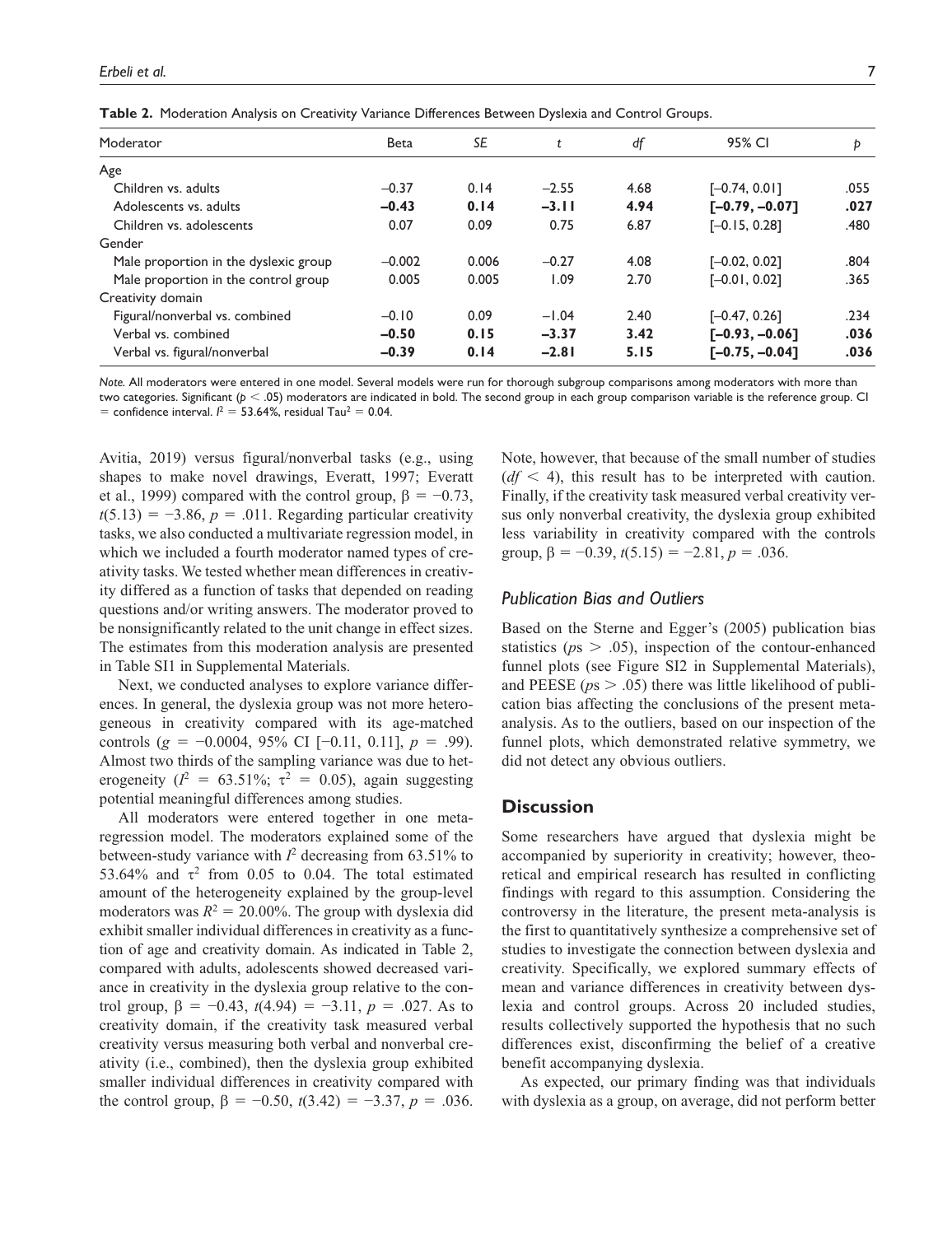on creativity tasks when compared with their peers without dyslexia. Notably, the magnitude of the effect was negligible. This finding refutes the compensatory hypotheses that individuals with dyslexia are compensated with enhanced creativity (e.g., Chakravarty, 2009; Wolff & Lundberg, 2002). Rather, results are consistent with the hypothesis that much like any other continuous trait, creativity runs on a spectrum, meaning that enhanced creativity simply represents the high end of the continuous distribution of a trait, regardless of the dyslexia status of a particular individual. In other words, creativity fluctuates for each individual and superiority in creativity does not appear to be characteristic of a dyslexia group as a whole. While the present metaanalysis cannot determine whether particular individuals with dyslexia are creative because of their genetic and neurological make-up or any other compensatory mechanisms, the results help justify the idea that, on average, no differences between groups exist. As such, the claims that populations with dyslexia might operate in a "right-brained" way associated with superiority in creativity seem to be contested by the results of the present meta-analysis.

There was some variability in the effect sizes as indicated by the estimates of heterogeneity and confidence intervals. Hence, we explored whether some factors were associated with more pronounced mean differences in creativity. According to our hypothesis, age was a significant factor of heterogeneity. This finding is in line with previous work which has shown that age might be one likely driver of heterogeneity. For example, in a study by Everatt et al. (1999), adults with dyslexia showed a small advantage over nondyslexic adults in creativity measures; however, this effect could not be replicated in children. This led Everatt and colleagues (1999) to suggest that superior creativity in individuals with dyslexia compared with the controls might develop over time as a coping mechanism for low literacy skills. This explanation was further supported by reports of enhanced creativity in older children with dyslexia compared with their nondyslexic peers (e.g., Everatt et al., 2008; Tafti et al., 2009). The findings of our meta-analysis appear to mirror Everatt et al.'s (2008) findings, suggesting that mean differences in creativity might not be stable across age groups but seem to be more pronounced in adult years.

Similarly to age and in line with our hypothesis, creativity domain was identified as a source of heterogeneity. We intuitively think that differences between dyslexia and control groups are plausible and apparent when creativity is measured with verbal versus nonverbal/figural creativity tasks (due to verbal processing deficits of the dyslexia group). This, indeed, appears to be the case. The dyslexia group showed a significant performance disadvantage in verbal creativity relative to figural/nonverbal creativity compared with the control group.

Based on the literature, gender was also a good candidate as a moderator of the relation between dyslexia and creativity. Gender ratio was associated with mean differences in creativity between groups. As expected, a higher proportion of males in the dyslexia group was associated with poorer performance in creativity compared with the controls. This finding is in line with previous research (e.g., Quinn, 2018) showing a pronounced role of gender effects on dyslexia status, which seems to manifest also in creativity performance. Moreover, data are consistent with previous findings that consistently showed females outperforming males in creativity (e.g., Baer & Kaufman, 2008). Researchers believe that this is associated with significant relations between regional white matter volume and creativity in females, but not males (e.g., Takeuchi et al., 2017), gender differences in gray matter volume in the left temporo-occipital junction (e.g., Shi et al., 2017), and other gender-related differences in cortical networks that mediate creativity (e.g., Silberstein et al., 2019). Together, our results provide initial unifying evidence of the relation between dyslexia and enhanced creativity being more pronounced in females than males.

Turning to variability in creativity, results showed that, in general, there were no individual differences between groups. This finding does not support the hypotheses about the putative neurobiological mechanisms giving rise to heterogeneity in creativity in the dyslexia population (e.g., Chakravarty, 2009). Some studies do suggest that there might be a wider variation in neurological framework in individuals with dyslexia, such that these individuals exhibit distinct forms of excessive neural variability in comparison to controls (Dinstein et al., 2015). However, our results suggest that such mechanisms might be incidental only to particular individuals with dyslexia. As a whole, though, individual differences in creativity are stable across the population continuum, as our results seem to imply. In this regard, it is senseless to conclude that at the population level dyslexia group exposes any smaller or larger variability in creativity compared with the controls. Rather than being a result of any neurobiological or behavioral compensatory mechanisms, no differences in variability is more likely to be a consequence of the interplay between genetic predispositions and the embedding of environment and experience (e.g., Simonton, 2008) across the population regardless of a dyslexia designation.

A noteworthy finding, however, is that the variance effect sizes did vary as a function of age and creativity domain. That is, there was less variability in creativity among adolescents compared with adults in the dyslexia versus the control group. It appears that if certain compensatory mechanisms do, in fact, turn on in adulthood (Everatt et al., 1999), this is manifested by greater variability in creativity later in life. It is worth noticing, though, that in many reported studies, university students were considered as a population of adults with dyslexia. Therefore, no definite conclusions can be drawn with regard to the general adult population with dyslexia. Moreover, in most cases, studies did not account for the specific field of study the students were drawn from, which is likely to account for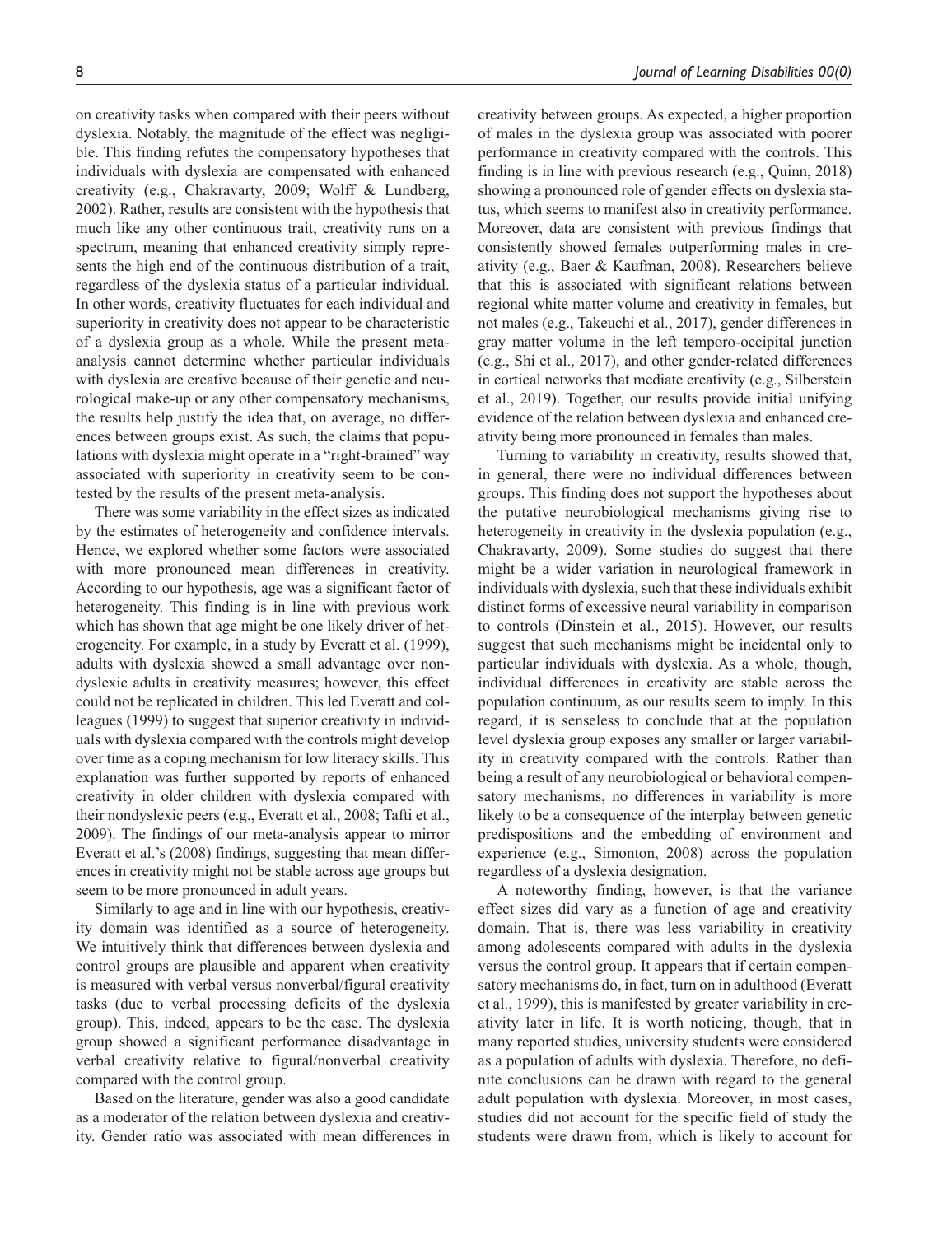differences in their creativity (e.g., Cancer & Antonietti, 2019). Considering these caveats, while our meta-analysis does show variation by age, it cannot identify the mechanisms that contribute to greater variability in creativity in adulthood. Hence, further empirical work is needed to determine those.

As to creativity domain, compared with controls, the group with dyslexia showed smaller variability in verbal creativity domain versus nonverbal/figurative or combined. This is a noteworthy, yet not surprising finding since individuals with dyslexia share similar characteristics related to verbal processing, such as deficits in phonological decoding. These deficits contribute to similarities within the group, which, in turn, seems to manifest in homogeneity in the verbal creativity domain. Reversely, variation in nonverbal/figural domain is larger in the dyslexia group compared with the general population. The current meta-analysis cannot determine why and how individual differences are larger. It can be speculated, however, that a source of variability exists in dyslexia group in addition to that found in controls. On the left side of the spectrum, this might be attributed to comorbidities of dyslexia with other learning disabilities, such as dyscalculia and attention-deficit/ hyperactivity disorder (ADHD; e.g., Daucourt et al., 2020) while on the right side of the spectrum, this might be due to compensation strategies or giftedness (e.g., LaFrance, 1997). As some of the literature of compensatory mechanisms suggests (e.g., Chakravarty, 2009; Stein, 2001), many particular individuals with dyslexia (e.g., visual artists, entrepreneurs) can be highly creative, out-of-the-box thinkers, who might be "naturally creative" because of their neurological make-up or heightened lateral thinking abilities. If such advantages do exist in some individuals, then they appear to be manifested as higher variability in nonverbal/figural creativity in the dyslexia group.

Collectively, the findings of no mean or variance differences between individuals with dyslexia and their nondyslexic peers are informative for future decisions in educational, as well as clinical, realms. Proponents of the idea that dyslexia gives rise to enhanced creativity might have driven the general consensus within the field alluding to the notion that such differences may, indeed, exist. Our meta-analytic summary effects did not support these premises. As such, the results demonstrate that an individual proponent or research lab perpetuating the myth of superiority in creativity in dyslexia group should not be relied upon as the deciding factor.

## *Limitations and Future Directions*

This work should be viewed in the context of some limitations and future directions. The critical appraisal of primary evidence which we discuss here warrants some attention. We used the GRADE system (Grading of Recommendations Assessment, Development, and Evaluation) to evaluate the quality of evidence in primary studies. GRADE is used widely by, for example, Cochrane and the World Health Organization (Guyatt et al., 2008, 2011). Observational studies, such as the ones used in this meta-analysis, are rated based on their limitations and risk of bias. Here, we will discuss quality indicators relevant to our primary studies under three categories: failure to develop and apply appropriate eligibility criteria, flawed measurement, and failure to control for confounding variables (see Table 5.5 in "The GRADE Handbook," 2013). As to failure to develop and apply appropriate eligibility criteria, we found considerable variability in the sampling methods employed within reviewed studies. For example, low rates of participation (e.g., a study by Cockcroft & Hartgill, 2004) give rise to concerns regarding sampling bias. It may be that procedures to select individuals with dyslexia excluded a particular subsample of dyslexic population (e.g., socioeconomically disadvantaged students), which could indicate a potential bias and might inhibit our ability to generalize the findings. In addition, in many studies no screening was done for comorbid neurodevelopmental conditions (e.g., ADHD, speech-language impairments) which might be associated with creativity in any direction. Regarding flawed measurement, the conceptualization and measurement of creativity differed among studies. Not all studies have used data on standardized outcome measures. A variety of different tests was employed to assess creativity. Though the majority of tests have been developed on the basis of the same theoretical model of creativity, Guilford's (1967) original model, the testing procedure, and characteristics of the tasks were not consistent across studies. With these differences may come limitations associated with the reliability and validity of the methods employed. Finally, regarding failure to control for confounding variables, lack of screening for comorbid disorders limits the conclusions. If individuals with dyslexia contain some individuals with primary impairments of speech and language, this could be related to their difficulties in verbal creativity. The other co-occurring risk factor might be attention problems (e.g., Daucourt et al., 2020). In short, there is a need for research that tracks the association of creativity and impaired reading skills in individuals with different co-occurring risk factors. In summary, research on the association between dyslexia and creativity has strengthened evidence for a nonsignificant relation between these two traits in this population. However, there is still a pressing need for higher quality studies which would incorporate appropriate eligibility criteria, standardized outcome measures, and potential confounders.

Other limitations and biases to consider are the following. There were only a few studies that matched our inclusionary criteria and were included in the examination. In addition, some data that we requested could not be included because authors failed to provide data and/or estimates. As such, there might be some bias in the estimates of unknown origin. Next, caution is warranted in generalization of some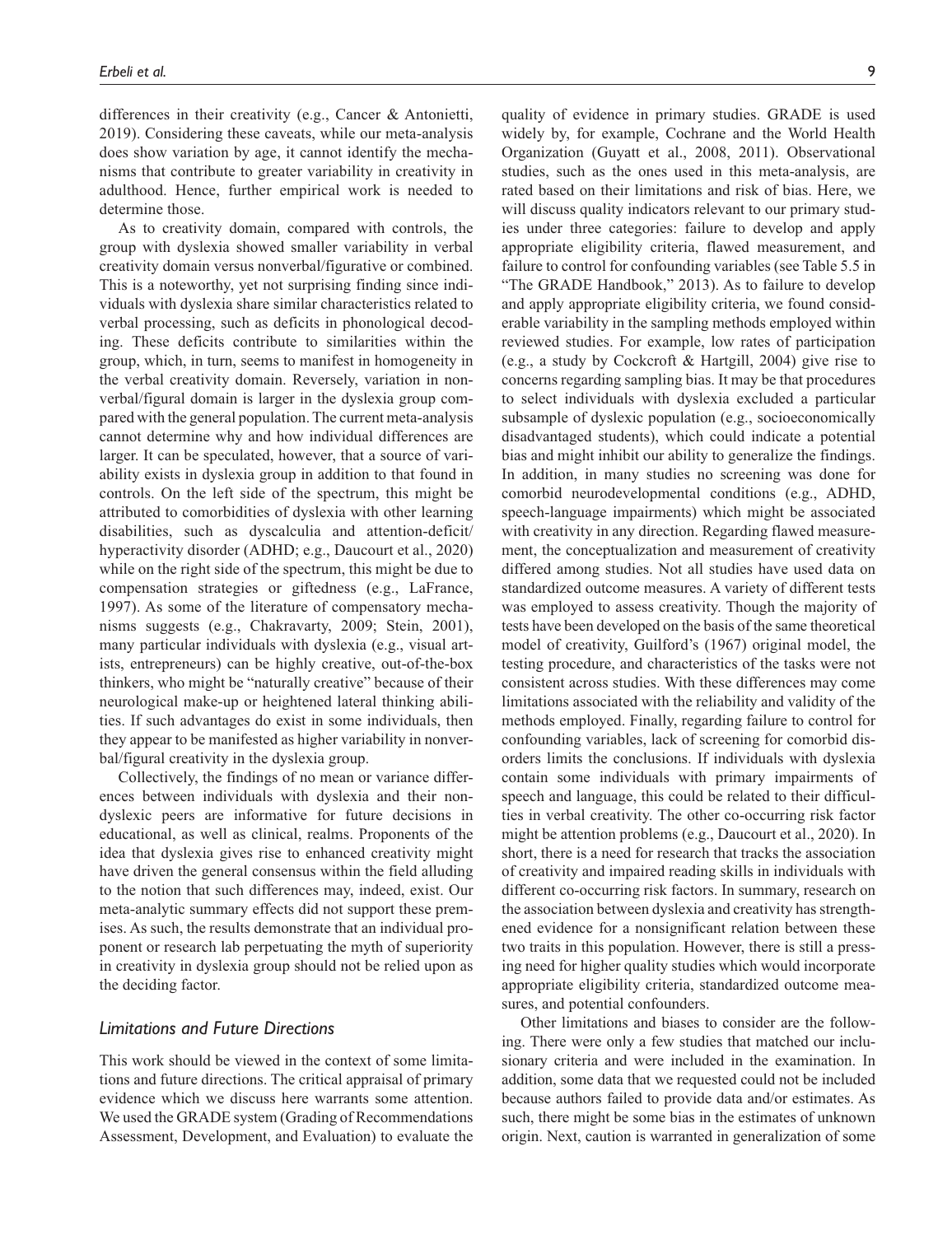of the moderation results. When the number of included studies is small, meta-regression may suffer from lower statistical power to examine all moderators simultaneously (Tanner-Smith & Grant, 2018). This calls for caution when interpreting some results, as noted in our example of estimating variability in creativity by creativity domains. Another cautionary note linked to this limitation is related to a wide array of domains that encompass the creativity ability. We tested for the verbal versus nonverbal/figurative versus combined domains since the number of effect sizes was quite sufficient to explore their roles. It is possible that more specific creativity domains not tested here, such as originality, elaboration, fluency, are related to dyslexia-creativity link. However, the number of effect sizes across specific domains was too small for this to be tested rigorously. This illustrates the need for future studies to include sufficient information across specific creativity domains to afford comparisons. As such, further examinations of betweenproject differences should focus on these aspects that might influence the magnitude of the connection between dyslexia and creativity. Next, though the TTCT is the most common creativity assessment, some have argued that it lacks realworld relevance (Baer, 2011). A related issue is that the test assumes domain-generality, and the format or domain of expression is less critical (Baer & Kaufman, 2017). However, creativity can be expressed in many domain-specific, realworld applications, from cooking to computer science, which might not be meaningfully mirrored by measures of creativity, as the ones used in primary studies. Finally, reviewed studies could not incorporate and control for a disparate range of moderators that might have obscured or induced the association between dyslexia and enhanced creativity. The importance of context when considering creativity should be acknowledged. Even our more comprehensive multivariate model was unable to completely account for all of the variance in individuals' creativity.

## **Conclusion**

Despite these caveats, our meta-analytic results are broadly informative in that they are the first to provide a component of a unifying empirical basis supporting the hypothesis of no mean and variance differences in creativity between groups with and without dyslexia. Such findings not only serve to underscore the absence of a dyslexia-enhanced creativity link but also highlight the need for school practitioners not to assume that, on average, any superior creativity will be expressed in academic achievement outcomes. What our results do not suggest is that educators should fail to support and nurture creativity. As indicated, creativity runs on a continuum, suggesting that some individuals will be greater creative talents than others, irrespective of their dyslexia status.

### **Declaration of Conflicting Interests**

The author(s) declared no potential conflicts of interest with respect to the research, authorship, and/or publication of this article.

### **Funding**

The author(s) received no financial support for the research, authorship, and/or publication of this article.

### **Supplemental Material**

Supplemental material for this article is available online.

### **References**

References marked with an asterisk indicate studies included in the meta-analysis.

- \*Alves, R. J. R., & Nakano, T. D. C. (2014). Creativity and intelligence in children with and without developmental dyslexia. *Paidéia (Ribeirão Preto)*, *24*(59), 361–369.
- American Psychiatric Association. (2013). *Diagnostic and statistical manual of mental disorders* (5th ed.). American Psychiatric Publishing.
- \*Avitia, M. (2019). *Differences in creativity across domains between students with dyslexia and those without* [Unpublished doctoral dissertation, University of Connecticut].
- Baer, J. (2011). How divergent thinking tests mislead us: Are the Torrance Tests still relevant in the 21st century? *Psychology of Aesthetics, Creativity, and the Arts*, *5*, 309–313.
- Baer, J., & Kaufman, J. C. (2008). Gender differences in creativity. *The Journal of Creative Behavior*, *42*(2), 75–105. [http://](http://dx.doi.org/10.1002/j.2162-6057.2008.tb01289.x) [dx.doi.org/10.1002/j.2162-6057.2008.tb01289.x](http://dx.doi.org/10.1002/j.2162-6057.2008.tb01289.x)
- Baer, J., & Kaufman, J. C. (2017). The amusement park theoretical model of creativity: An attempt to bridge the domain specificity/generality gap. In J. C. Kaufman, V. P. Glăveanu, & J. Baer (Eds.), *Cambridge handbook of creativity across domains* (pp. 8–17). Cambridge University Press.
- \*Bigozzi, L., Tarchi, C., Pinto, G., & Donfrancesco, R. (2016). Divergent thinking in Italian students with and without reading impairments. *International Journal of Disability, Development and Education*, *63*(4), 450–466. [http://dx.doi.](http://dx.doi.org/10.1080/1034912X.2015.1127335) [org/10.1080/1034912X.2015.1127335](http://dx.doi.org/10.1080/1034912X.2015.1127335)
- Borenstein, M., Hedges, L. V., Higgins, J. P., & Rothstein, H. R. (2011). *Introduction to meta-analysis*. John Wiley.
- Bryden, M. P., McManus, I. C., & Bulman-Fleming, M. B. (1994). Evaluating the empirical support for the Geschwind-Behan-Galaburda model of cerebral lateralization. *Brain and Cognition*, *26*(2), 103–167. [https://doi.org/10.1006/brcg](https://doi.org/10.1006/brcg.1994.1045) [.1994.1045](https://doi.org/10.1006/brcg.1994.1045)
- Cancer, A., & Antonietti, A. (2019). Creativity and dyslexia: Theoretical insights and empirical evidence supporting a possible link. In S. Kreitler (Ed.), *New frontiers in creativity* (pp. 1–31). Nova Science.
- \*Cancer, A., Manzoli, S., & Antonietti, A. (2016). The alleged link between creativity and dyslexia: Identifying the specific process in which dyslexic students excel. *Cogent Psychology*, *3*(1), 1190309. [http://dx.doi.org/10.1080/23311908.2016.119](http://dx.doi.org/10.1080/23311908.2016.1190309) [0309](http://dx.doi.org/10.1080/23311908.2016.1190309)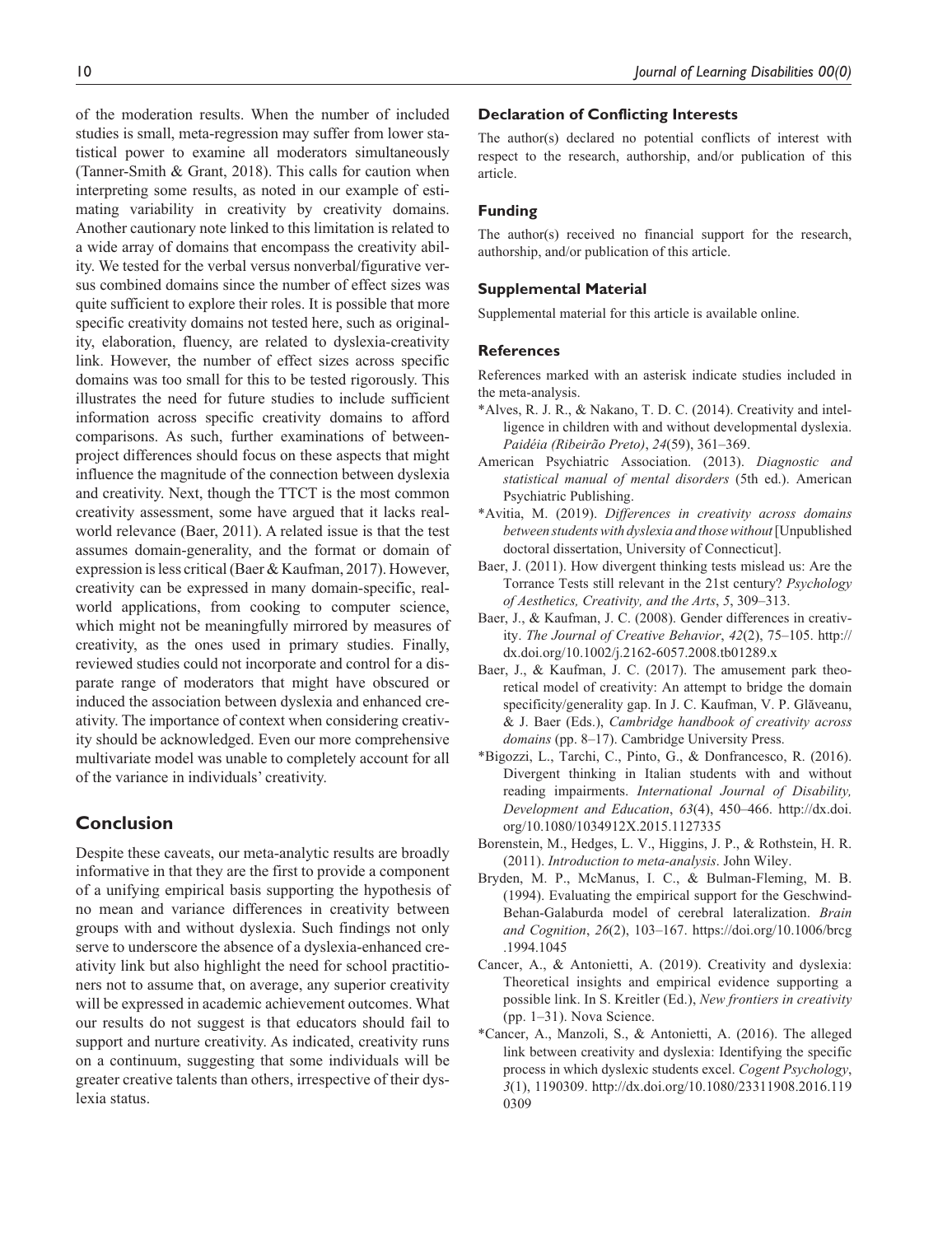- Chakravarty, A. (2009). Artistic talent in dyslexia—A hypothesis. *Medical Hypotheses*, *73*(4), 569–571. [https://doi.org](https://doi.org/10.1016/j.mehy.2009.05.034) [/10.1016/j.mehy.2009.05.034](https://doi.org/10.1016/j.mehy.2009.05.034)
- Chamberlain, R., Brunswick, N., Siev, J., & McManus, I. C. (2018). Meta-analytic findings reveal lower means but higher variances in visuospatial ability in dyslexia. *British Journal of Psychology*, *109*(4), 897–916. [http://dx.doi.org/10.1111/](http://dx.doi.org/10.1111/bjop.12321) [bjop.12321](http://dx.doi.org/10.1111/bjop.12321)
- \*Cockcroft, K., & Hartgill, M. (2004). Focusing on the abilities in learning disabilities: Dyslexia and creativity. *Education as Change*, *8*(1), 61–79.
- Cohen, J., Cohen, P., West, S. G., & Aiken, L. S. (2013). *Applied multiple regression/correlation analysis for the behavioral sciences*. Routledge.
- Cornelissen, P. L., Hansen, P. C., Hutton, J. L., Evangelinou, V., & Stein, J. F. (1998). Magnocellular visual function and children's single word reading. *Vision Research*, *38*(3), 471–482. [http://dx.doi.org/10.1016/S0042-6989\(97\)00199-5](http://dx.doi.org/10.1016/S0042-6989(97)00199-5)
- Cumming, G. (2012). *Understanding the new statistics: Effect sizes, confidence intervals, and meta-analysis*. Routledge.
- Daucourt, M. C., Erbeli, F., Little, C. W., Haughbrook, R., & Hart, S. A. (2020). A meta-analytical review of the genetic and environmental correlations between reading and attention-deficit/hyperactivity disorder symptoms and reading and math. *Scientific Studies of Reading*, *24*(1), 23–56. [http://](http://dx.doi.org/10.1080/10888438.2019.1631827) [dx.doi.org/10.1080/10888438.2019.1631827](http://dx.doi.org/10.1080/10888438.2019.1631827)
- Dietrich, A. (2004). The cognitive neuroscience of creativity. *Psychonomic Bulletin & Review*, *11*(6), 1011–1026. [https://](https://doi.org/10.3758/BF03196731) [doi.org/10.3758/BF03196731](https://doi.org/10.3758/BF03196731)
- Dinstein, I., Heeger, D. J., & Behrmann, M. (2015). Neural variability: Friend or foe? *Trends in Cognitive Sciences*, *19*(6), 322–328.<http://dx.doi.org/10.1016/j.tics.2015.04.005>
- Edwards, A. A., & Schatschneider, C. (2020). Magnocellular pathway and reading rate: An equivalence test analysis. *Scientific Studies of Reading*, *24*, 264–273. [https://doi.org/10.1080/108](https://doi.org/10.1080/10888438.2019.1663856) [88438.2019.1663856](https://doi.org/10.1080/10888438.2019.1663856)
- Eide, B. L., & Eide, F. F. (2011). *The dyslexic advantage: Unlocking the hidden potential of the dyslexic brain*. Hay House.
- \*Everatt, J. (1997). The abilities and disabilities associated with adult developmental dyslexia. *Journal of Research in Reading*, *20*(1), 13–21.<http://dx.doi.org/10.1111/1467-9817.00016>
- \*Everatt, J., Steffert, B., & Smythe, I. (1999). An eye for the unusual: Creative thinking in dyslexics. *Dyslexia*, *5*(1), 28–46. [http://](http://dx.doi.org/10.1002/(SICI)1099-0909(199903)5:1%3C28::AID-DYS126%3E3.0.CO;2-K) [dx.doi.org/10.1002/\(SICI\)1099-0909\(199903\)5:1%3C28::](http://dx.doi.org/10.1002/(SICI)1099-0909(199903)5:1%3C28::AID-DYS126%3E3.0.CO;2-K) [AID-DYS126%3E3.0.CO;2-K](http://dx.doi.org/10.1002/(SICI)1099-0909(199903)5:1%3C28::AID-DYS126%3E3.0.CO;2-K)
- \*Everatt, J., Weeks, S., & Brooks, P. (2008). Profiles of strengths and weaknesses in dyslexia and other learning difficulties. *Dyslexia*, *14*(1), 16–41. <http://dx.doi.org/10.1002/dys.342>
- Geschwind, N., & Galaburda, A. (1987). *Cerebral lateralization: Biological mechanisms, associations and pathology*. MIT Press.
- The GRADE handbook. (2013). [https://gdt.gradepro.org/app/](https://gdt.gradepro.org/app/handbook/handbook.html) [handbook/handbook.html](https://gdt.gradepro.org/app/handbook/handbook.html)
- Guilford, J. P. (1967). *The nature of human intelligence*. McGraw-Hill.
- Guyatt, G. H., Oxman, A. D., Vist, G. E., Kunz, R., Brozek, J., Alonso-Coello, P., . . .Schünemann, H. J. (2011). GRADE guidelines: 4. Rating the quality of evidence-study limitations

(risk of bias). *Journal of Clinical Epidemiology*, *64*, 407–415. <http://dx.doi.org/10.1016/j.jclinepi.2010.07.017>

- Guyatt, G. H., Oxman, A. D., Vist, G. E., Kunz, R., Falck-Ytter, Y., Alonso-Coello, P., & Schünemann, H. J. (2008). GRADE: An emerging consensus on rating quality of evidence and strength of recommendations. *British Medical Journal*, *336*, 924–926. <http://dx.doi.org/10.1136/bmj.39489.470347.AD>
- Hedges, L. V., Tipton, E., & Johnson, M. C. (2010). Robust variance estimation in meta-regression with dependent effect size estimates. *Research Synthesis Methods*, *1*(1), 39–65. [http://](http://dx.doi.org/10.1002/jrsm.5) [dx.doi.org/10.1002/jrsm.5](http://dx.doi.org/10.1002/jrsm.5)
- Kandler, C., Riemann, R., Angleitner, A., Spinath, F. M., Borkenau, P., & Penke, L. (2016). The nature of creativity: The roles of genetic factors, personality traits, cognitive abilities, and environmental sources. *Journal of Personality and Social Psychology*, *111*(2), 230–249. [http://dx.doi.org](http://dx.doi.org/10.1037/pspp0000087) [/10.1037/pspp0000087](http://dx.doi.org/10.1037/pspp0000087)
- \*Kapoula, Z., Ruiz, S., Spector, L., Mocorovi, M., Gaertner, C., Quilici, C., & Vernet, M. (2016). Education influences creativity in dyslexic and non-dyslexic children and teenagers. *PLOS ONE*, *11*(3), Article e0150421. [http://dx.doi.](http://dx.doi.org/10.1371/journal.pone.0150421) [org/10.1371/journal.pone.0150421](http://dx.doi.org/10.1371/journal.pone.0150421)
- \*Kasirer, A., & Mashal, N. (2017). Comprehension and generation of metaphoric language in children, adolescents, and adults with dyslexia. *Dyslexia*, *23*(2), 99–118. [http://dx.doi.](http://dx.doi.org/10.1002/dys.1550) [org/10.1002/dys.1550](http://dx.doi.org/10.1002/dys.1550)
- Kovas, Y., Haworth, C. M., Dale, P. S., Plomin, R., Weinberg, R. A., Thompson, J. M., & Fischer, K. W. (2007). The genetic and environmental origins of learning abilities and disabilities in the early school years. *Monographs of the Society for Research in Child Development*, *72*(3), 1–156.
- \*Kwok, R. (2019, July). *Character strength, creativity skills, and resilience within the dyslexic population in England* [Paper presentation]. Child Language Symposium, Sheffield, United Kingdom.
- LaFrance, E. D. B. (1997). The gifted/dyslexic child: Characterizing and addressing strengths and weaknesses. *Annals of Dyslexia*, *47*(1), 163–182. [http://dx.doi.org/10.1007/s11881-](http://dx.doi.org/10.1007/s11881-997-0025-7) [997-0025-7](http://dx.doi.org/10.1007/s11881-997-0025-7)
- Lakens, D. (2013). Calculating and reporting effect sizes to facilitate cumulative science: A practical primer for t-tests and ANOVAs. *Frontiers in Psychology*, *4*, Article 863. [https://](https://doi.org/10.3389/fpsyg.2013.00863) [doi.org/10.3389/fpsyg.2013.00863](https://doi.org/10.3389/fpsyg.2013.00863)
- Lipsey, M. W., & Wilson, D. B. (2001). *Practical meta-analysis*. SAGE.
- Liu, Z., Zhang, J., Xie, X., Rolls, E. T., Sun, J., Zhang, K., . . . Feng, J. (2018). Neural and genetic determinants of creativity. *NeuroImage*, *174*, 164–176. [http://dx.doi.org/10.1016/j.](http://dx.doi.org/10.1016/j.neuroimage.2018.02.067) [neuroimage.2018.02.067](http://dx.doi.org/10.1016/j.neuroimage.2018.02.067)
- \*Łockiewicz, M., Bogdanowicz, K. M., & Bogdanowicz, M. (2014). Psychological resources of adults with developmental dyslexia. *Journal of Learning Disabilities*, *47*(6), 543–555. <http://dx.doi.org/10.1177/0022219413478663>
- \*Martinelli, V., & Camilleri, D. (2016). Creative giftedness and dyslexia. *Malta Review of Educational Research*, *10*(1), 97–109.
- \*Martinelli, V., Camilleri, D., & Fenech, D. (2018). Common beliefs and research evidence about dyslexic students' specific skills: Is it time to reassess some of the evidence.